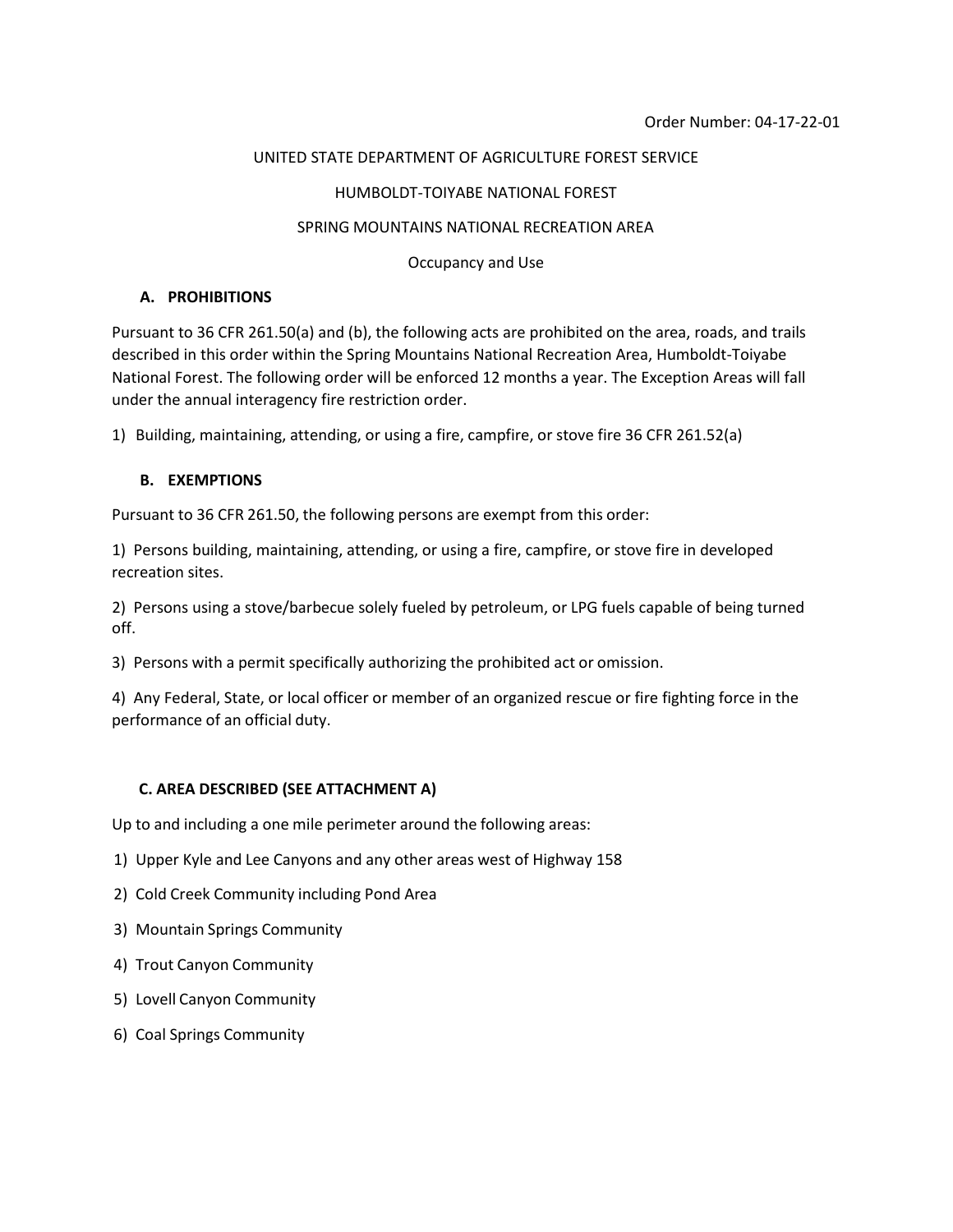# **D. PURPOSE**

The purpose of this order is to reduce damage to life and property caused by wildfire. This order is also designed to promote and protect public health and safety.

# **E. IMPLEMENTATION**

1) This order will be in effect January 11, 2022 at 12:00am and shall remain in effect until December 31, 2023 unless rescinded earlier.

2) Attachment A. Map is attached and incorporated into this order.

**Violation of these prohibitions is punishable as a class B misdemeanor, by a fine of not more than \$5,000.00 for an individual or \$10,000.00 for an organization and/or imprisonment of not more than 6 months [Title 16 USC 551, 18 USC 3571(b)(6), Title 18 USC 3581(b)(7}].**

Signed this **10th day of January 2022, at Sparks, Nevada**.

**\_\_\_\_\_\_\_\_\_\_\_\_\_\_\_\_\_\_\_\_\_\_\_\_\_\_\_\_\_\_\_\_\_\_\_\_\_\_\_\_\_\_\_\_\_\_\_\_\_\_\_** DUNKELBERGER Date: 2022.01.10 16:08:24 -08'00'**WILLIAM** Digitally signed by WILLIAM DUNKELBERGER

**William A. Dunkelberger Forest Supervisor, Humboldt-Toiyabe National Forest Service**